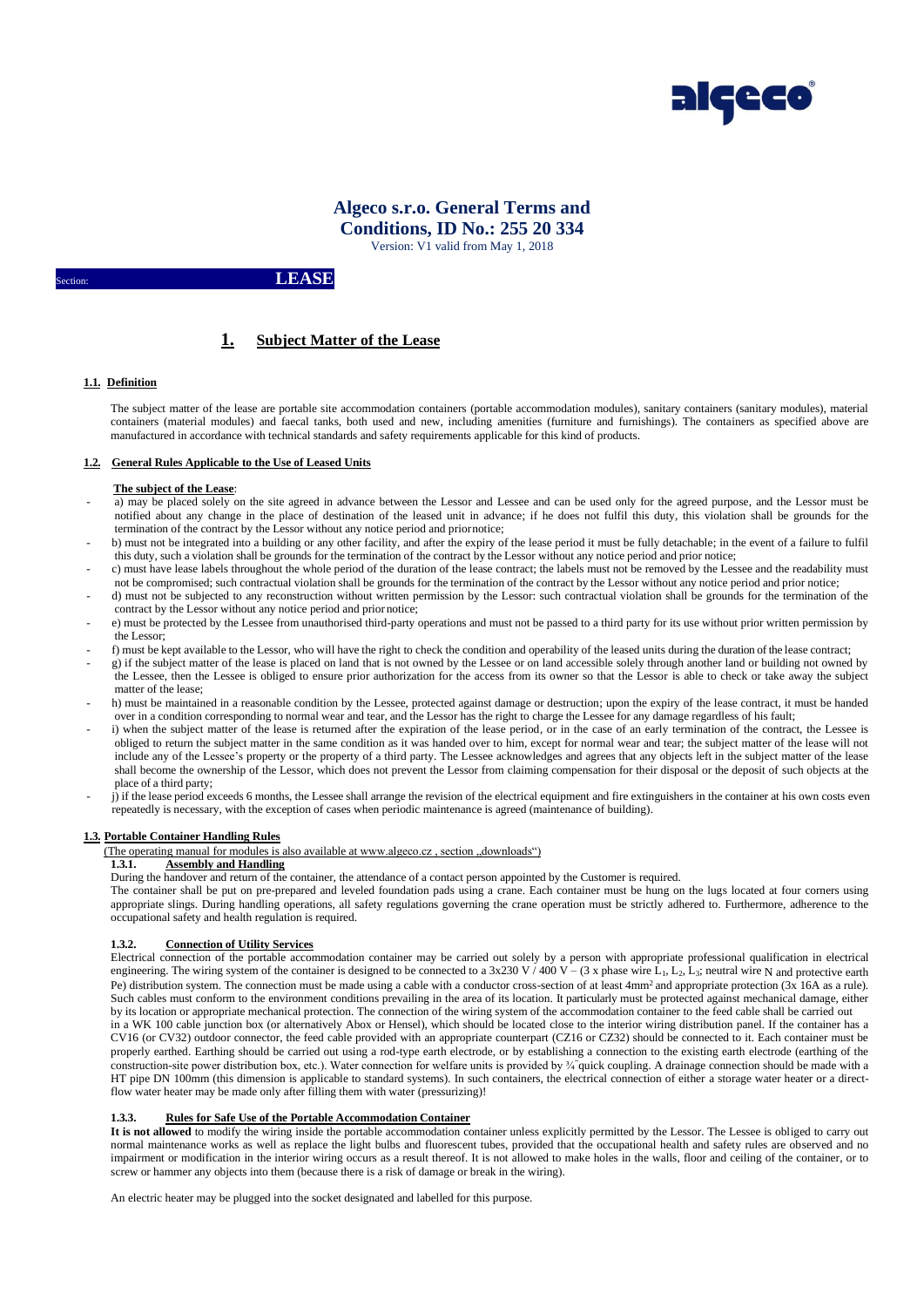The electric heater shall be switched on using the main power switch, and the required temperature shall be set using a thermostat control switch with a scale. Both switches can be found on the electric heater. It is strictly forbidden to cover the electric heater during its operation with any objects or dry clothes on it, etc. When putting any objects close to the electric heater, a minimum safety distance must be kept.

#### **1.3.4. Maintenance and Cleaning of Portable Accommodation and Welfare Units**

Welfare unit installations should be protected against frosting during the winter season. Prior to the return of the leased container, water must be discharged from both the storage water heater and water piping. The container walls and floor (PVC) may be cleaned and maintained using commonly available cleaning and protective agents as specified by the manufacturer of the floor and wall finishes. However, it is not allowed to use inorganic solvents, etc. In case of long-term use of the accommodation module, the roof as well as rain water downpipes in each container corner must be checked and cleaned, if necessary.

During winter it is necessary to remove any excess snow and check downpipes if they are frozen – risk of leakage into the container.

# **2. Delivery and Payment Terms of the Lease**

## **2.1. Delivery Terms**

The delivery and return of the subject of lease, including costs arising in connection with the beginning and termination of the lease of the container, i.e. freight costs to the place of destination and back to the Lessor's company, costs of crane handling and assembly/disassembly, if required, as well as costs of final cleaning of the containers, shall be borne by the Lessee unless agreed otherwise. Based on the above mentioned, the Lessee shall notify the Lessor immediately about any substantial changes that might affect the lease conditions as currently agreed. The Lessor shall not be held liable for a delay in the delivery and/or collection of the leased unit caused by the forwarder, especially when the transport is organised by the Lessee himself. The Lessee undertakes to arrange professional loading and unloading of the leased unit if he organises the unloading of the leased unit on his own. Any costs associated with unprofessional handling of the leased unit will be charged to the Lessee. Units that the Lessor hands over to a shipping company for delivery must be checked immediately by the Lessee, and documentary evidence of deficiencies, if any, must be submitted in writing, otherwise any defect and damage remedies that cannot have originated from the transport will be considered to be after-sale repairs, and as such they will be charged to the Lessee. In the event of deliveries carried out on his own and/or through a shipping company, the Lessor may claim the reimbursement of costs arising in connection with a waiting time if such costs have occurred for reasons beyond the control of the Lessor or reasons under the control of the shipping firm. The Lessee shall ensure at his own expense all necessary building works, assembly site preparation, connection of containers to electricity, connection of welfare units to utility services, and any other equipment and tools to ensure the smooth progress of the assembly work, unless agreed otherwise.

The delivery date shall be extended in the event of a force majeure, strikes and lockout, as well as in the event of unforeseeable obstacles that are not caused by the Lessor.

#### **2.2. Payment Terms**

## **2.2.1. Initial Invoicing**

#### Definition

Initial invoicing shall mean an account statement for the lease of a portable container and/or the assembly of portable containers for the calendar period from the date of delivery to the end of the month of the taxable supply and incidental costs arising in connection with the delivery and putting the leased unit into operation. The terms of delivery and putting the leased unit into operation are considered to be accomplished if the Lessor is ready to deliver and put the subject matter into operation, but the delivery is delayed for reasons attributable to the Lessee. This clause shall also be applied to current month invoicing and final invoicing.

The Lessor reserves the right to carry out the initial invoicing using one of the options stated below, considering the process of contract execution in each particular case:

- a) using either a single invoice, comprising costs of the lease of the container/s/ from the date of delivery to the end of the calendar month + incidental costs arising in connection with the transport and putting the unit into operation,or
- b) separate invoices comprising the incidental costs arising in connection with the transport and putting the unit into operation and the settlement of the lease of the container/s/ from the date of delivery to the end of the calendar month,

with *standard* incidental costs specified as follows:

- transport of portable containers to/from the lease – to be determined individually in the quotation/lease contract (VAT will be added extra and invoiced acc.to valid legislation as of the date of taxable supply)

- crane handling operation during the loading/unloading of portable containers – to be determined individually in the quotation/lease contract; (VAT will be added extra and invoiced acc.to valid legislation as of the date of taxable supply)

-assembly/disassembly of portable containers – to be determined individually in the quotation/lease contract; (VAT will be added extra and invoiced acc.to valid legislation as of the date of taxable supply)

- final cleaning of containers – lump sums will be charged as follows: 700 CZK (28  $\epsilon$ ) per accommodation container; 400 CZK (16  $\epsilon$ ) per material container, 1,400 CZK (56 €) per welfare (VAT will be added and invoiced acc.to valid legislation as of the date of taxable supply)

- container/s/ maintenance after and/or during the lease period – to be determined individually upon checking the technical condition of the portable container (VAT will be added and invoiced acc.to valid legislation as of the date of taxable supply)

#### **2.2.2. Invoicing of the Lease Related to the Current Month**

Pursuant to Section 21 of Act No. 235/2004 Coll., on VAT, as amended, invoicing of the rent related to the current month will be performed with the date of taxable supply on the first day of the respective month, while the agreed monthly rent will be billed. First and last rents shall be set comparatively to the rent per month according to the real number of days of the rent. The rent does not include services associated with the use of the leased unit, i.e. fees for electricity consumption, water supply and wastewater discharge, waste collection and telephone charges by the quantity consumed determined by the installed measuring devices. Such costs shall be paid solely by the Lessee.

#### **2.2.3. Final Invoicing**

Invoicing upon the termination of the lease will be done by charging the container rent for the period from the beginning of the month to the date of the return of the leased to the Lessor; incidental costs associated with the return of the leased unit/transport, crane, disassembly, final cleaning and repair, if necessary/ will either be included therein, or the incidental costs of carrying the leased unit away will be invoiced separately. Notification of the lease termination shall be done solely in writing /Email, facsimile/.

#### **2.2.4. Due Date and Other Provisions**

Unless agreed otherwise, the invoiced amounts will be due after 14 days. A three-day period will be added to the due date for the purposes of the invoice delivery per postal service. Invoices can also be sent by email to the address of the Lessee mentioned in the heading of the contract or any other address stated by the Lessee.

If the Lessee fails to pay the invoiced amounts within the specified due date, the Lessor will have the right to:

- Terminate the lease with any notice period and without prior notice, or remove contractual objects immediately at the Lessee's expenses.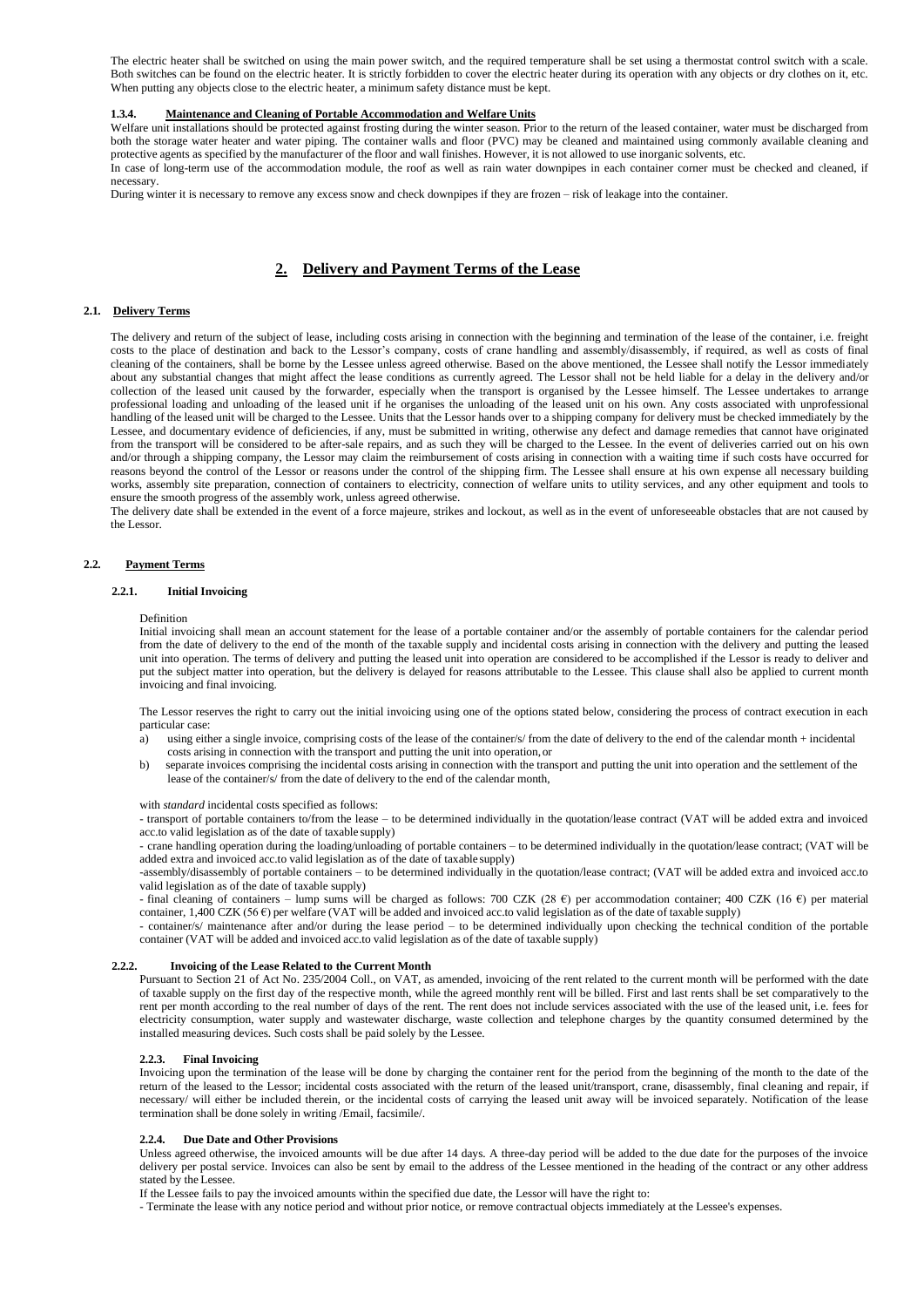If any part of the invoiced amounts is not be paid by the Lessee within the provided due date, then all outstanding debts shall automatically become due. If the Lessee is in delay with the payment of the rent, then he shall pay a contractual fee in the amount of 0.5 % of the outstanding amount per each day to the Lessor.

If the Lessee fails to meet the agreed terms and conditions, the Lessor reserves the right to additionally charge the difference in the rent according to the current lease period using tariff rates.

The Lessor also reserves the right to claim the deposition of a financial security prior to the delivery of the containers for lease and/or prior to the start of their sale, in the form of either:

- a) A guarantee (advance deposit) up to an amount that will entirely cover the total incidental costs plus the amount of two current months of lease, a sum determined individually under a specific contract using a cashless transfer to the Lessor's account within 24 hours prior to the contract execution, or using cash payment on the day of the loading of the leased unit. Before settling the guarantee (advance deposit), the Lessor is not in delay with the execution of his contractual obligations. If the guarantee (advance deposit) is not settled within 60 days of the signing of the contract, the Lessee is obliged to pay a contractual penalty in the amount of 2 monthly rents to the Lessor. If the Lessee is in delay with the payment of any due invoice, then the Lessor has the right to collect this payment from the guarantee (advance deposit), and the Lessee is obliged to replenish this guarantee (advance deposit) to its original amount within 15 days. If he does not meet this obligation, then the Lessor has the right to withdraw from the contract. After the settlement of all the Lessee's obligations towards the Lessor, the guarantee (advance deposit) will be paid back immediately using a cashless transfer to the bank account as indicated by theLessee.
- b) An advance payment in an amount that entirely covers the total incidental costs plus the amount of two current months of lease, or a sum determined individually under a specific contract, using a cashless transfer to the Lessor's account within 24 hours prior to the contract execution, or using a cash payment on the day of the loading of the leased unit. Before settling the advance payment, the Lessor is not in delay with the execution of his contractual obligations. If the advance payment is not settled within 60 days of the signing of the contract, the Lessee is obliged to pay a penalty in the amount of 2 monthly rents to the Lessor. If the advance payment is not settled within 61 days of the signing, the Lessor may withdraw from the contract without prior notice and any notice period. The follow-up procedure concerning the handling of this advance payment shall be governed by Section 111, Item 11 of Act No. 235/2004 Coll., on VAT, as amended.

If the payment is not clearly marked, it shall be considered a guarantee (advance deposit)

# **3. Other provisions – Rent period and Damage waiver**

## **3.1. Rent Period**

**3.1.1.** The commencement date of the lease period shall be the date agreed between the parties; such a date is commonly accepted to be the date of delivery of the leased unit. If the lease contract is agreed for a fixed term of the lease, it will be irrevocable and the parties explicitly rule out the application of Section 2320 of Act No. 89/2012 Coll., the Civil Code, while explicitly accepting Section 2230 of Act No. 89/2012 Coll., the Civil Code. The minimum lease period is usually one month. In the event that the leased unit is returned earlier, the Lessor reserves the right to charge rent as agreed in the lease contract to the full extent. Rent values (rent prices) can be revised by the Lessor once per year during January and the Lessee agrees with this. **3.1.2.** If the Lessee continues with the use of the subject of the lease after the expiration of the agreed rent period, the lease contract shall be extended for a

month on a monthly basis until it is terminated by either Party with a notice period of one month, and all prices of modules and equipment Service 360 included in the contract shall be increased by 20% (so called FLEX PREMIUM).

#### **3.2. Termination of the Lease**

- **3.2.1.** The deadline for the notification of the Lessor of termination of the lease (i.e. for the removal of modules) is 14 days prior to the date of the termination of the lease in writing. If the Lessee exceeds this deadline, the Lessor does not warrant the removal of modules to the last day of the lease for capacity reasons, and the Lessee will be charged the number of days exceeding the contractual period, a maximum of 14 days depending on the Lessee`s delay in meeting his obligation.
- **3.2.2.** The termination of the lease and the handover of the leased unit shall be specified by the transfer protocol between the Lessor and the Lessee, which states the extent of possible defects and damage to the subject of the lease. If the Lessee refuses to sign the completion protocol, the Lessor is entitled to invite a witness to list defects and damages during the handover of the subject of the lease, whose signature will confirm the accuracy of the transfer protocol at the end of the lease. In this case, any objections of the Lessee will not be taken into account.

#### **3.3. Damage waiver**

**3.3.1.** Liability for the risk of loss or damage shall be borne by the Lessee regardless of his fault. Such events shall liberate the Lessee from his duty to pay any obligations arising from the agreed lease or incidental expenses. The purpose of the damage waiver is the client's opportunity to pay a monthly fee for limited liability for damage together with the rent, which will liberate the Lessee from his duty to pay for damages, with the exception of agreed participation.

## **Definitions for the purpose of this Article**

**The Subject of the Lease** shall mean the subject of the lease according to Article 1 of these General Terms and Conditions.

**Covered risks** shall mean fire, vandalism of persons other than the Lessee, his employees and cooperating persons, representatives and suppliers , and theft from a secured or guarded station.

Participation shall mean the amount specified in the relevant lease contract as participation in one harmful event to the subject of the lease or other leased goods.

Fee for limited liability for damage shall meant a fee (without VAT) for the waiver of liability exceeding the participation in the following amount: the ECONOMIC option – 25,000 CZK (1000 €) for one module and one damage case (accommodation and storage module per 180 CZK (7 €)/month, sanitary module per 280 CZK (10  $\epsilon$ )/month); the COMFORT option - 13,000 CZK (500  $\epsilon$ ) for one module and one damage case (accommodation and storage module per 235 CZK (9 $\epsilon$ )/month, sanitary module per 390 CZK (15 €)/month); the PREMIUM option - 0 CZK for one module and one damage case (accommodation and storage module per 420 CZK (16 €)/month, sanitary module per 600 CZK (23  $\varepsilon$ )/month); the selected option shall be always mentioned in the lease contract.

Exclusion shall mean any damage caused by other than the covered risk, any wilful action of the Lessee, his employees and suppliers, any damage on the Subject of the Lease that is discovered during an inventory check, damage to a power supply device in the Subject of the Lease or connected to it, health damage, damage of glasses, civil or foreign war, damage caused by nuclear energy, terrorism, embargo, destruction based on a request by the government or other public body, common wear and tear, theft from unsecured or unguarded building or station, fraud, embezzlement, interruption of operation/business activity, indirect damage, lost profit and restoration of soil on or near the Station, loss and damage caused by improper use or maintenance of the Subject of the Lease.

**Rent period** shall mean the rent period specified in the relevant lease contract until the return of the Subject of the Lease to the Lessor.

Station shall mean the station or place specified in the relevant lease contract.

# **Participation**

**3.3.2.1** Provisions of this Article shall be applied solely in the case when the Lessee pays the Fee for limited liability for damage.<br>**3.3.2.2** If the Lessee pays the Fee for limited liability for damage on time, then th

**3.3.2.2** If the Lessee pays the Fee for limited liability for damage on time, then the Lessee is waived from his liability for damage exceeding the Participation, if such damage is covered by the selected option of the Participation and if such damage is caused by the Covered risks during the Rent period ("**Limitation of liability for damage**"). The Limitation of the liability for damage shall not be applied in any case of Exclusions or other circumstances that are not included in the Covered risks, and the Lessee shall be fully liable for damage caused by Exclusions or other circumstances that are not included in the Covered risks.

**3.3.2.3** If the Subject of the Lease is lost or damaged, the Lessee's liability shall be limited according to Article 3.3.2.2. if the Lessee: a) Paid all amounts of the Fee for limited liability for damage to the Lessor, which were billed, as well as any other due receivables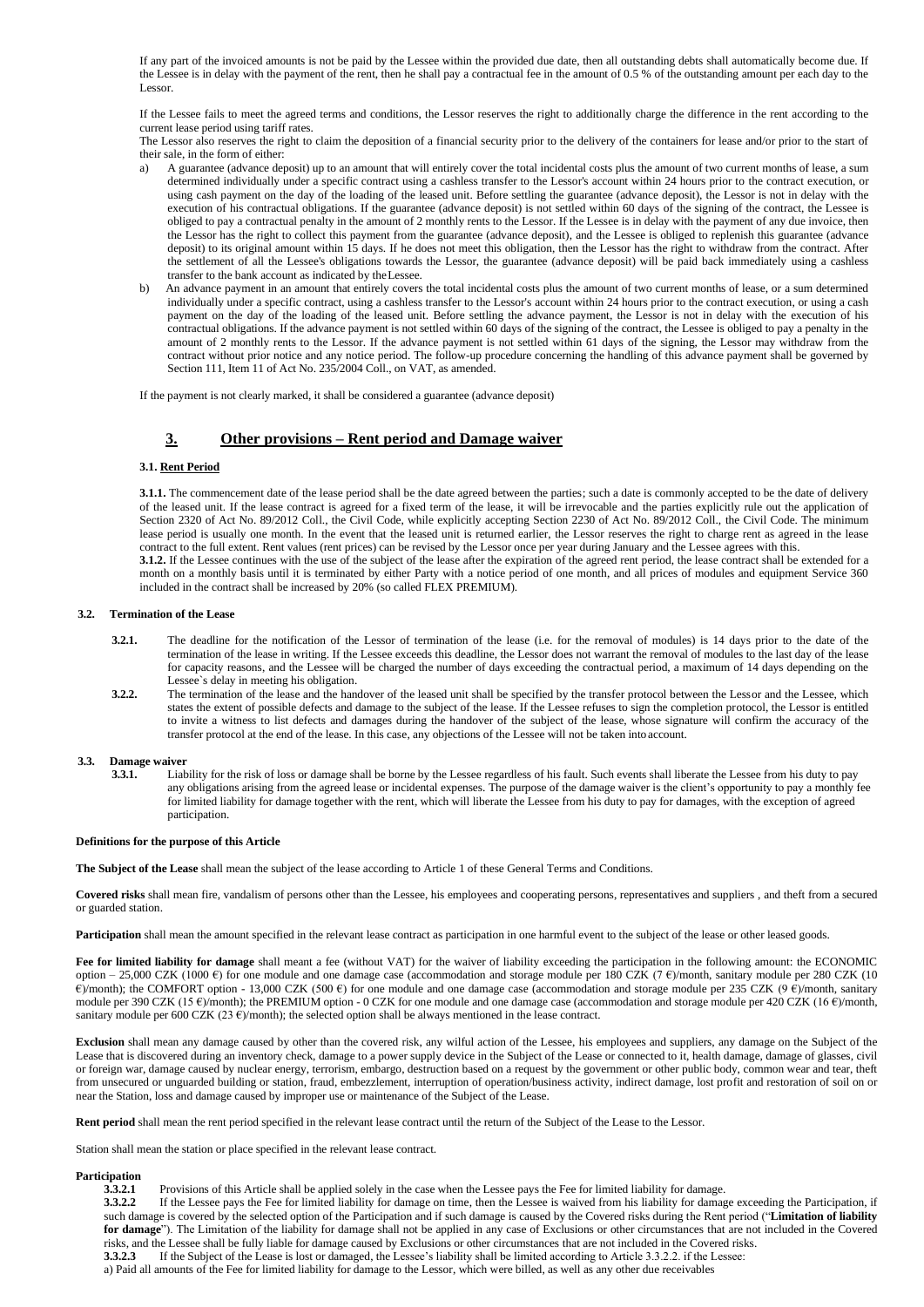b) Has proven that he performed all reasonable preventive measures to prevent loss, damage, theft or violent entry

c) Within five working days since the day when the loss or damage to the Subject of the Lease was discovered, the Lessee shall inform the Lessor about such loos or damage in written form, and he shall send such notification of loss or damage to the Lessor on the provided form

d) Within five working days since the day when the loss or damage to the Subject of the lease was discovered, the Lessee shall deliver all documents about the given loss or damage on the Subject of the Lease (including any police protocols in the case of theft, vandalism or violent entry) to the Lessor, if requested, and to the satisfactory extent

e) Is not breaching and did not breach any provision of these General Terms and Conditions.<br>3.3.2.4 The parties declare and agree that the Limitation of liability for damage according

The parties declare and agree that the Limitation of liability for damage according to this Article is not insurance, and it shall not be applied in relation to the Lessee's general liability for damage (including the liability for damage caused to third parties and health damage), not even in connection with the use of the Subject of the Lease by the Lessee or third persons and subsequent damage caused to the Lessee or third parties and in connection with Exclusions.

3.3.2.5 If the Lessee denies the Limitation of liability for damage or did not pay the Fee for limited liability for damage for the Subject of the Lease on time, then he shall insure the Subject of the lease in compliance with Article 3.4.

## **3.4. Insurance**

**3.4.1** If the Lessee does not use the possibility to limit his liability for damage, then he shall insure the Subject of the Lease for the whole Rent period and at his own expense with a renowned insurance company against all risks, losses or damage, including the liability for damage caused to third persons and statutory liability based on the ownership right, the existence and use of the Subject of the Lease, and this shall be in the amount of at least the acquisition value of a new Subject of the Lease.<br>3.4.2

**3.4.2** To prove compliance with the obligation to arrange the insurance, the Lessee shall immediately provide the Lessor with all documents about the concluded insurance in the extent acceptable for the Lessor, or other confirmations about agreed insurance agreements and proof of its payment, if requested.<br>3.4.3 The Fee for limited liability for damage (incl. VAT) shall **3.4.3** The Fee for limited liability for damage (incl. VAT) shall be billed to the Lessee automatically with other payments associated with the lease until the moment when the Lessee provides the Lessor with valid confirmation of the concluded insurance proving that the Lessor concluded the insurance of the Subject of the Lease for at least the insurance amount specified in the relevant lease contract and/or offer for the conclusion of such a lease contract.

#### **3.5. Compliance**

The Lessee is obliged to comply with all applicable laws when using the Subject of the Lease (occupational health and safety, fire regulations, etc.)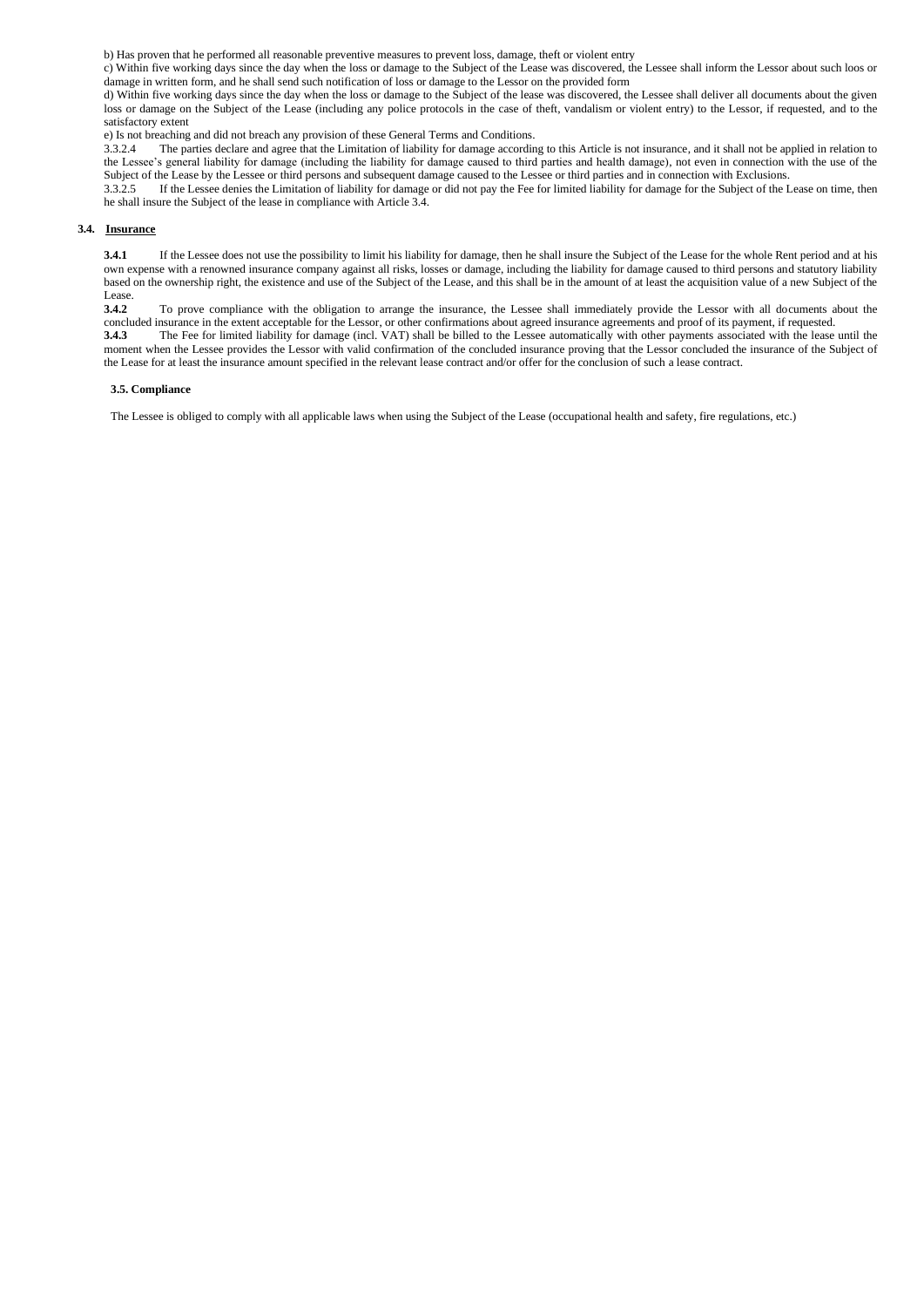Section: **SALE**

# **1. Subject Matter of the Sale**

# **1.1 Definition**

The subject matter of the sale are portable site accommodation containers, welfare units and material containers complete with accessories, both new and used. The accessories of portable containers shall be any outdoor removable components that are used to bring the container assemblies into service, i.e. faecal tanks (for welfare units), stairs, etc. The accessories shall not be any indoor amenities of the portable containers, which shall be understood to be an integral part thereof (WC's, showers and washbasins in welfare units; removable interior partitions in accommodation containers).

#### **1.2. General Rules Applicable to the Sold Units**

- Portable containers will be sold in the condition in which they are found on the date of their sale. Prior to the purchase, the container must be examined and a written record must be executed to identify all the defects that can be removed prior to the sale. Any such defects must be removed prior to the sale; defects not identified in the delivery note will not be recognized by Algeco, except for defects whose occurrence cannot be observed through normal inspection.

- Algeco reserves all copyrights for all plans, sketches and quotations; it also reserves ownership rights related thereto until the purchase price is paid.

- Dimensions and weights given in the leaflets may be slightly different, which does not, however, affect the quality and function of the sold unit; pictures and graphics in the leaflets shall primarily complement the textinformation.

# **2. Delivery and Payment Terms for the Sale:**

## **2.1. Place, Method and Date of the Performance**

**2.1.1.** Unless agreed otherwise, the place of performance shall be the Seller's registered office. If a place of performance other than the Seller's registered office is agreed, it must be recorded in the purchase agreement inwriting.

**2.1.2.** The Seller commits himself to deliver to the Buyer the sold unit under the signed purchase agreement or lease contract with the follow-up purchase on the date as set out in the agreement. The handover and acceptance of the sold unit and putting it into operation shall be confirmed by the representatives of both the Seller and the Buyer upon the delivery note or handover certificate. Any commissioning must be expressly stated in the purchase agreement and shall not affect the legal provisions regarding the risk of damage (Section 2121 et seq. and Section 2132 et seq. of Act No. 89/2012 Coll., The CivilCode). **2.1.3.** The date of taxable supply shall be the date of delivery of the unit.

# **2.2. Delivery Terms**

Unless agreed otherwise, incidental costs in connection with the transport and putting the sold unit into operation will be charged by the Seller to the Customer. Based on the above said, the Buyer shall notify the Seller immediately about any substantial changes that might affect the terms and conditions as currently agreed, particularly any change in the place of destination, delivery date and assembly work, or any other pre-arranged terms and conditions. The Seller shall not be held liable for a delay in the delivery and/or collection of the sold unit caused by the forwarder, especially when the transport is organised by the Buyer himself. The Buyer undertakes to arrange professional loading and unloading of the sold unit if he organises the loading and unloading of the sold unit on his own. Any costs in connection with unprofessional handling of the sold unit shall be charged to the Buyer. Units that Algeco hands over to a shipping company for delivery must be checked immediately by the Buyer, and documentary evidence of deficiencies, if any, must be submitted in writing. Otherwise, any defect and damage remedies that cannot have originated from the transport will be considered to be after-sale repairs, and as such they will be charged to the Buyer. In the case of deliveries carried out on his own and/or through a shipping company, Algeco may claim the reimbursement of costs arising in connection with a waiting time, if such costs have occurred for reasons beyond the control of Algeco or reasons under the control of the shipping company. The Buyer shall provide at his own expense all necessary building works, assembly site preparation, connection of containers to electricity, connection of welfare units to utility services, and any other equipment and tools to ensure the smooth progress of the assembly work, unless agreed otherwise.

The delivery date shall be extended in the event of a force majeure, strikes and lockout, as well as in the event of unforeseeable obstacles that are not caused by the Seller.

#### **2.3. Payment Terms**

## **2.3.1. Reservation of Ownership Right; Transfer of Ownership Right**

The Seller reserves the ownership right to the goods until they are fully paid for.

#### **2.3.2. Price and Payment Terms**

The Buyer shall pay a price to the Seller for the delivery of the entire unit, the amount of which is set forth in the purchase agreement or purchase agreement for the leased unit. VAT will be added to the purchase price as at the tax point in accordance with generally applicable Czech laws.

Unless agreed otherwise, the Buyer shall pay the purchase price to the Seller upon a tax invoice issued by the Seller and due within 14 days of the date of delivery of the invoice to the Buyer. A three-day period will be added to the due date for the purposes of the invoice delivery per postal service. Invoices can also be sent by email to the address of the Buyer mentioned in the heading of the contract , or anther address specified by the Buyer. In the case of a payment delay, the Buyer is obliged to pay a contractual penalty of 0.05 % of the entire purchase price per day of delay. If the delay is longer than 60 days, the Seller may withdraw from the contract and the Buyer shall return the goods. The contracting parties have agreed that any supplies provided by the Buyer are nonreturnable and they will figure in the use of the subject matter until the moment of release.

The Seller shall add to his tax invoice a delivery note and/or handover certificate signed by the Buyer, or other documents specified individually in the purchase agreement and mutually agreed in writing by the parties. The condition of the confirmed handover certificate and other documents is not valid if the Buyer obstructs the handover or signing of the documents, or rejects it unreasonably, etc.

The Seller reserves the right to issue a prepayment invoice for the contractually agreed amount. If the prepayment has been agreed upon, the Seller is not obliged to hand over and put the subject matter of the sale before into operation its settlement. In the case of a payment delay, the Buyer is obliged to pay a contractual penalty of 0.5 % of the entire purchase price per day. If the delay is longer than 60 days, the Buyer is obliged to pay a contractual penalty in the amount of the issued prepayment invoice. In case of a delay lasting more than 61 days, the Seller may withdraw from the contract.

#### **2.4. Warranty Terms**

The agreed warranty period is:

24 months for new portable containers,

and it will be counted from the date of putting the unit into ordinary permanent operation.

If a defect occurs during the warranty period, the manufacturer must be contacted. If a defect occurs after the warranty period, the respective supplier of the unit must be contacted.

If the sale is arranged through a leasing company, all rights of the Buyer arising from legal regulations in terms liability for defects relevant to the supplied unit shall be claimed by the end customer, i.e. leasing lessee.